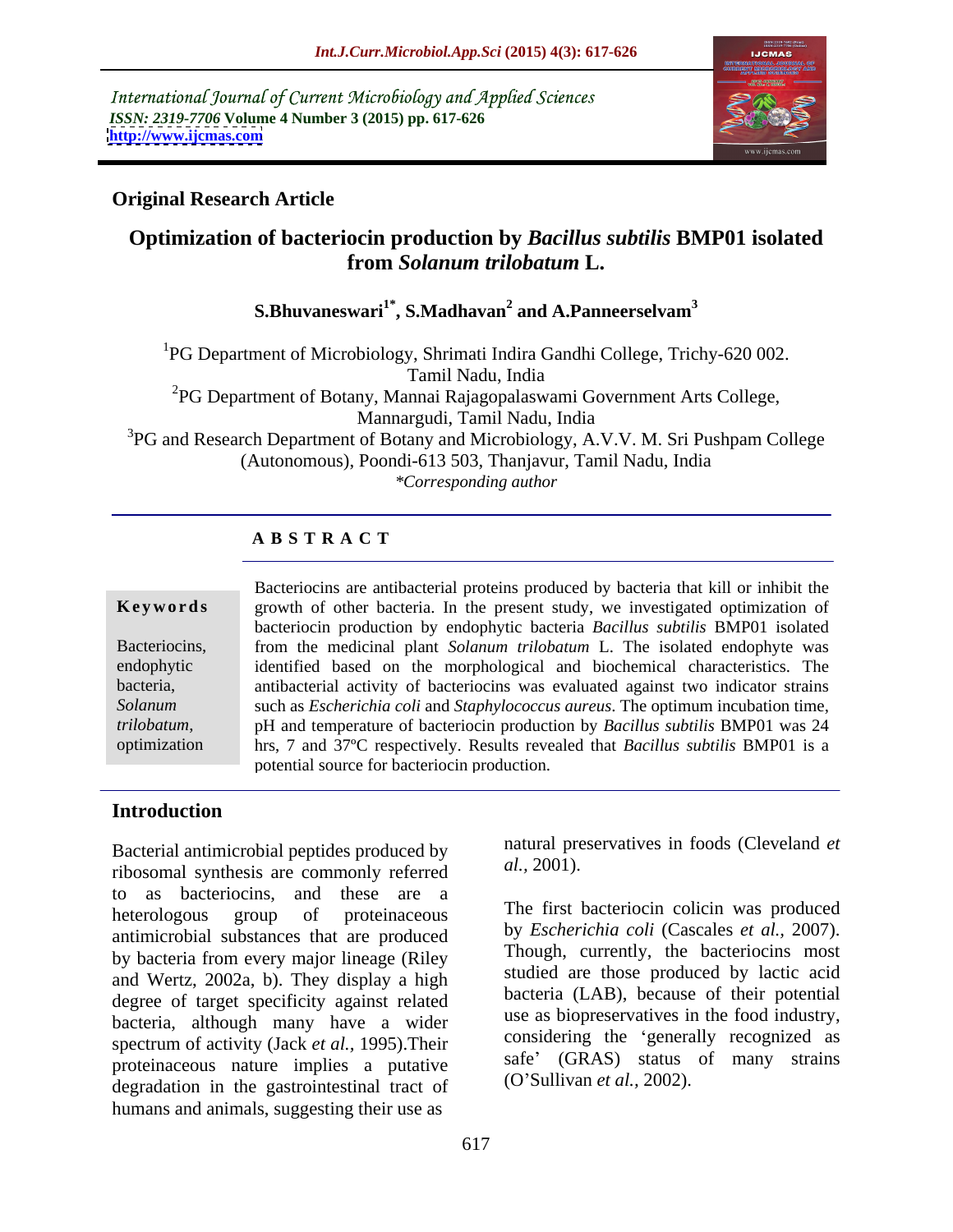Members of the genus *Bacillus* are known to **Bacteriocin production (Ansari** *et al.,* produce a wide arsenal of antimicrobial substances, including peptide and substances and substances including peptide and lipopeptide antibiotics, and bacteriocins. Bacteriocin production by *Bacillus subtilis* Many of the *Bacillus* bacteriocins belong to BMP01 was carried out in modified TY the lantibiotics, a category of post-medium (Tryptone - 10.0, Yeast extract translationally modified peptides widely 5.0, NaCl 5.0g/L) having initial pH 7.0 disseminated among different bacterial and sterilized at 121<sup>o</sup>C for 15 minutes. clades. *Bacillus* bacteriocins are increasingly Inoculum (100ml) was grown in the medium becoming more important due to their at 37<sup>o</sup>C for 12, 24, 36, 48, 60 and 72 hours sometimes broader spectra of inhibition (as respectively. One of the samples was used compared with most LAB bacteriocins), for measuring optical density (O.D.) at 600 which may include Gram-negative bacteria, mm. After each respective incubation period, yeasts or fungi, in addition to Gram-positive the broth were transferred to 500 ml conical species, some of which are known to be

Bacteriocins produced by industrially centrifugation at 10000 rpm for 10 minutes important *Bacillus subtilis*, which have a at 4<sup>o</sup>C and cell free supernatant was filtered history of safe use in food and industry through 0.22 $\mu$ m filter membrane under (Pedersen *et al.,* 2002). *Bacillus subtilis* sterile conditions and stored at -20<sup>o</sup>C for strains are used in Natto, an East Asian fermented food (Hosoi and Kiuchi, 2003), production. *B. subtilis* strains are also used as a starter culture for fermenting soybeans into the traditional West African condiment dawadawa (Terlabie *et al.,* 2006) or for fermenting African mesquite seeds in the production of the Nigerian food condiment was deliberated to evaluate the optimization of bacteriocin production by endophytic

The bacteriocin producing strain was isolated from leaves of *Solanum trilobatum* on its morphological and biochemical characteristics.

# **2012)**

pathogenic to humans and animals. the agitation of 150 rpm for 10 minutes. BMP01 was carried out in modified TY nm. After each respective incubation period,<br>the broth were transferred to 500 ml conical flask and placed in shaking incubator with After agitation, the cells were harvested by further studies.

### **Antibacterial assay**

okpehe (Oguntoyinbo *et al.,* 2007). McGiven, 1971). Cell free supernatants Consequently, in the present investigation  $(25\mu l)$  from different incubation period (12, bacteria *Bacillus subtilis* BMP01. agar plates were spread with 100 µl **Materials and methods** containing 2 x 10<sup>8</sup> cfu/ml (Iqbal, 1998). The **Isolation** and **identification** of **bacterial** specific temperature according to indicator strain strains used. All the experiments were L., the selected strain was identified based calculated (Bhaskar *et al.,* 2007) as a The antibacterial activity of bacteriocin (cell free supernatant) was detected against *Escherichia coli* and *Staphylococcus aureus* by agar well diffusion method (Tagg and 24, 36, 48, 60 and 72 hours) were added to 5 mm wells on nutrient agar plates. Nutrient suspension of each indicator strain plates were incubated for 24 hours at performed in triplicate and the results are the mean of the observations. The antagonistic activity in arbitrary unit/ml (AU/ml) was measure of bacteriocin production.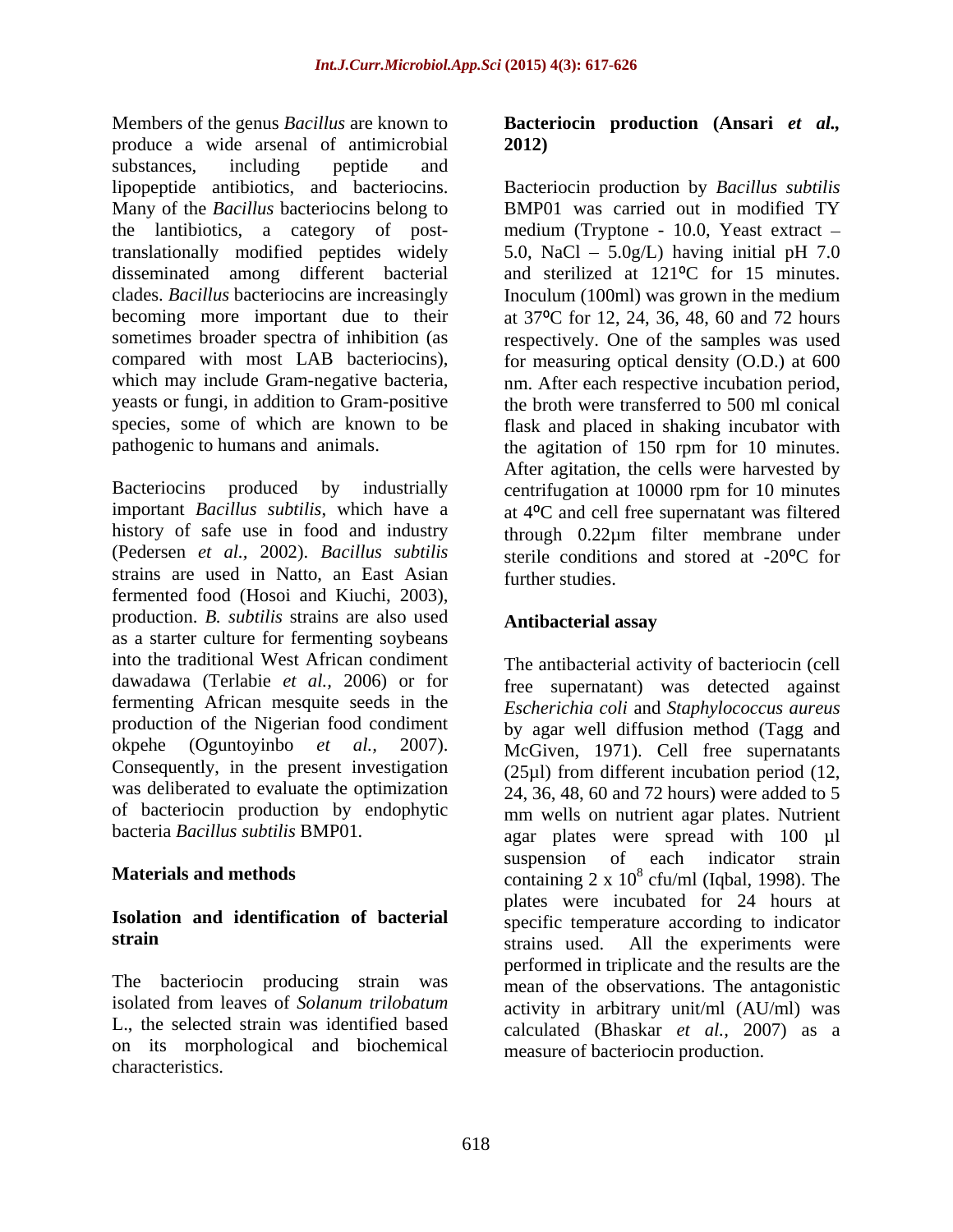Diameter of the zone of clearance  $\,(\text{mm})\times 1000$  $AU/ml =$ Volume taken in the well (uI)

To analyze thermal stability, aliquots of plants (bitter almond) produces a bacteriocin produced bacteriocins were exposed to (Bac 14B) active against *Agrobacterium*  different temperature  $(27^{\circ}C, 37^{\circ}C, 47^{\circ}C,$  $57^{\circ}$ C and  $67^{\circ}$ C) for 15 minutes and effects of pH on activity of bacteriocin were determined by adjusting the pH of the **production** produced bacteriocin with diluted HCl and NaOH. The samples were incubated at Incubation time plays a vital different pH (pH - 3, 5, 7, 9 and 11) for 24 bacteriocin production and different pH (pH - 3, 5, 7, 9 and 11) for 24 bacteriocin production and different hour at 37<sup>o</sup>C and tested for antibacterial incubation time was used in the more activity against the selected indicator strains TY medium from 12 to 72 hrs.

Members of the genus *Bacillus* are Gram positive, aerobic and endospore forming bacteria that are characterized by their rod shaped cell morphology, catalase production and their ubiquitous distribution. They are found in diverse environments such as soil and clays, rocks, dust, aquatic environments, plants, food and the gastrointestinal tracts of various insects and animals (Nicholson,

In the present investigation, *Bacillus subtilis* BMP01 was isolated from leaves of increases up to 11.0, production decreases *Solanum trilobatum* L., identified based on its morphological and biochemical Bac-IB17 production from *Bacillus subtilis* characteristics. The results were given in KIBGE IB-17 was achieved at pH 7.0 by table 1 The antibacterial activity of Ansari *et al.* (2012). Bacteriocins from *B*. table 1. The antibacterial activity of bacteriocins was observed against two indicator strains such as *Escherichia coli* and *Staphylococcus aureus.* Highest zone of inhibition was observed against *Staphylococcus aureus.* Previously, *Bacillus* **Effect of** *subtilis* LFB112 from Chinese herbs **production** *subtilis* LFB112 from Chinese herbs produces a bacteriocin against both gram positive and gram-negative bacteria Temperature play a key role on bacteriocin involved in domestic animal diseases, including *E. coli, Salmonella pullorum, P.*

**Effect of pH and temperature** (Xie *et al.,* 2009). *Bacillus subtilis* 14B also *aeruginosa, Pasteurella multocida, Clostridium perfringens, Micrococcus luteus, Streptococcus bovis* and *S. aureus* isolated from the rhizosphere of healthy *tumefaciens* (Hammami *et al.,* 2009).

### **Effect of incubation time on bacteriocin production**

activity against the selected indicator strains. TY medium from 12 to 72 hrs. The maximum bacteriocin production was **Results and Discussion** achieved at 24 hours and as time increases Incubation time plays a vital role in bacteriocin production and different incubation time was used in the modified TY medium from 12 to 72 hrs. The maximum bacteriocin production was production decreases (Table 2; Fig. 1 and 2; Plate 1). Correspondingly, Hammami *et al.* (2009) and Ansari *et al.* (2012) reported that the optimum incubation time of bacteriocin production from *Bacillus subtilis* was 24 hrs.

### **Effect of pH on bacteriocin production**

2002). Plate 2); however it was also observed that Maximum bacteriocin production was observed at pH 7.0 (Table 3; Fig. 3 and 4; production was also achieved at slightly acidic condition (pH-5.0) and as the pH increases up to 11.0, production decreases but retained it activity. Evidently, maximum KIBGE IB-17 was achieved at pH 7.0 by Ansari *et al.* (2012). Bacteriocins from *B. licheniformis* showed antibacterial activity between acidic to alkaline condition (Martirani *et al.,* 2002).

### **Effect of temperature on bacteriocin production**

production and it was observed that maximum production was achieved at 37ºC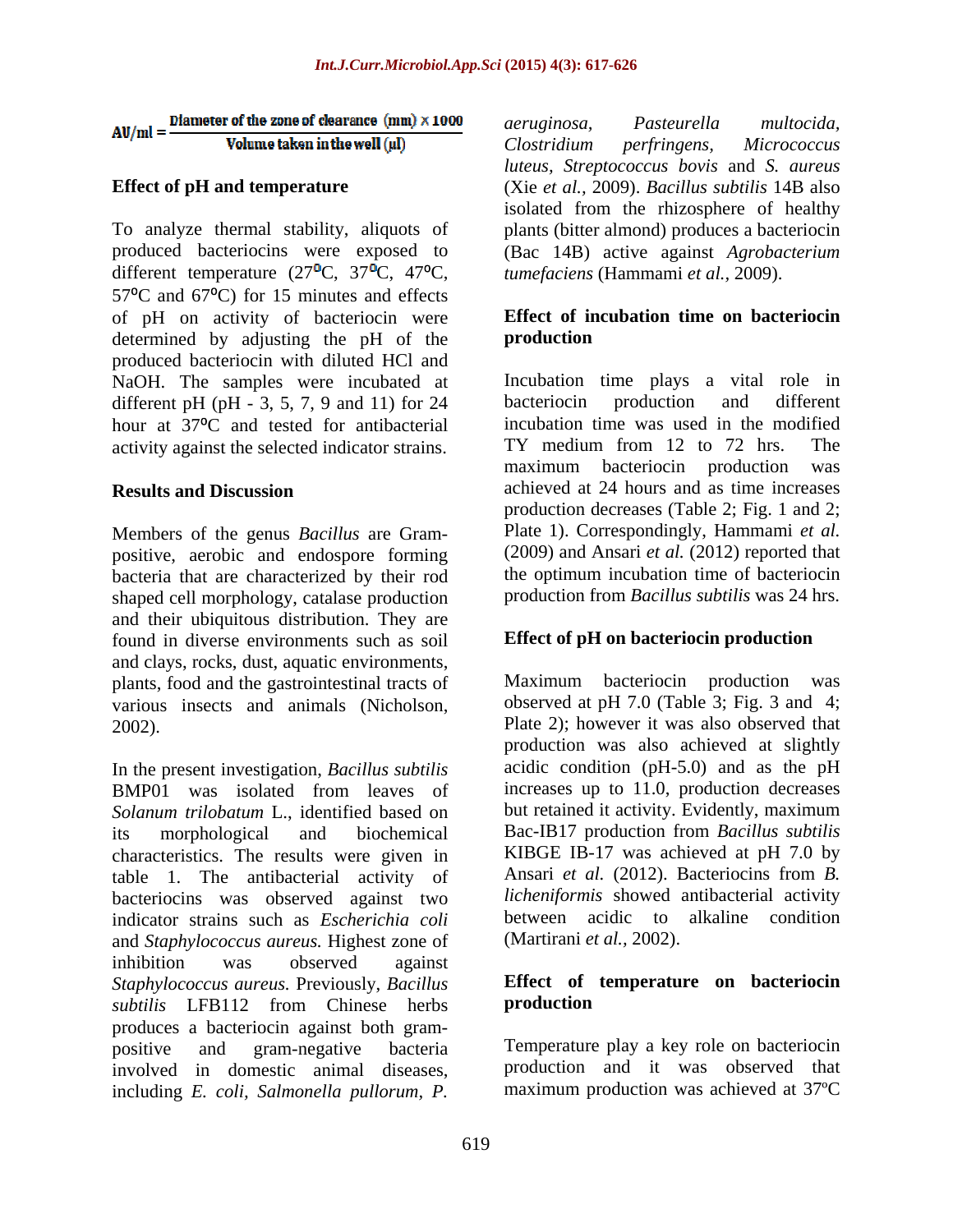whereas, it was also produced even at 27<sup>o</sup>C Bacteriocins from *Bacillus* species offer a and this might be evidence that even at much broader spectrum of potential lower temperatures *Bacillus subtilis* is applications compared with LAB capable of producing bacteriocin (Table 4; Fig. 5 and 6; Plate 3). This property of bacteriocins produced by *Bacillus subtilis* exhibited antibacterial activity against gram BMP01 can be used as a preservative in positive as well as gram negative bacteria. food processing industries to avoid food Maximum bacteriocin production was spoilage even at cold temperatures. observed after 24 hours at  $37^{\circ}$ C keeping the Bacteriocin production was also detected at 57ºC but no bacteriocin production was revealed that *Bacillus subtilis* BMP01 is a found at  $67^{\circ}$ C because there was no potential source for bacteriocins production microbial growth observed as this and bacteriocins could be used as an temperature was inhibitory for bacterial growth of *Bacillus subtilis* BMP01. Similarly, Ansari *et al.* (2012) also reported preservative in food industries. no bacteriocin production was found at whereas, it was also produced even at 27°C Bacteriocins from *Bacillus* species offer a<br>and this might be vidence that even at much broader spectrum of potential<br>lower temperatures *Bacillus subtilis* is applications compa

much broader spectrum of potential applications compared with LAB In the present study, bacteriocins by *Bacillus subtilis* BMP01 <sup>o</sup>C keeping the initial pH of the medium at 7.0. Results alternative therapeutic agent in pharmaceutical products as well as preservative in food industries.

**Table.1** Morphological and biochemical characteristic of isolated endophyte

|                              | Incubation OD values at<br>Time (hrs) 600 nm |
|------------------------------|----------------------------------------------|
| Time (hrs)                   |                                              |
| $\sqrt{10}$                  |                                              |
| $\perp$                      | 0.51                                         |
| $\bigcap$<br>– ∠ ⊣           | 1.29                                         |
| 36                           | 1.01                                         |
| 48                           | 0.99                                         |
| 60                           | 0.85                                         |
| $\overline{a}$<br>$\sqrt{2}$ | 0.49                                         |

|                                           | Different OD values at<br>pH 600 nm |
|-------------------------------------------|-------------------------------------|
| <b>Service Contract Contract Contract</b> | 0.95                                |
| and the control of the control of         | 1.31                                |
|                                           | 1.52                                |
|                                           | 0.83                                |
| <b><i><u>AA</u></i></b>                   | 0.59                                |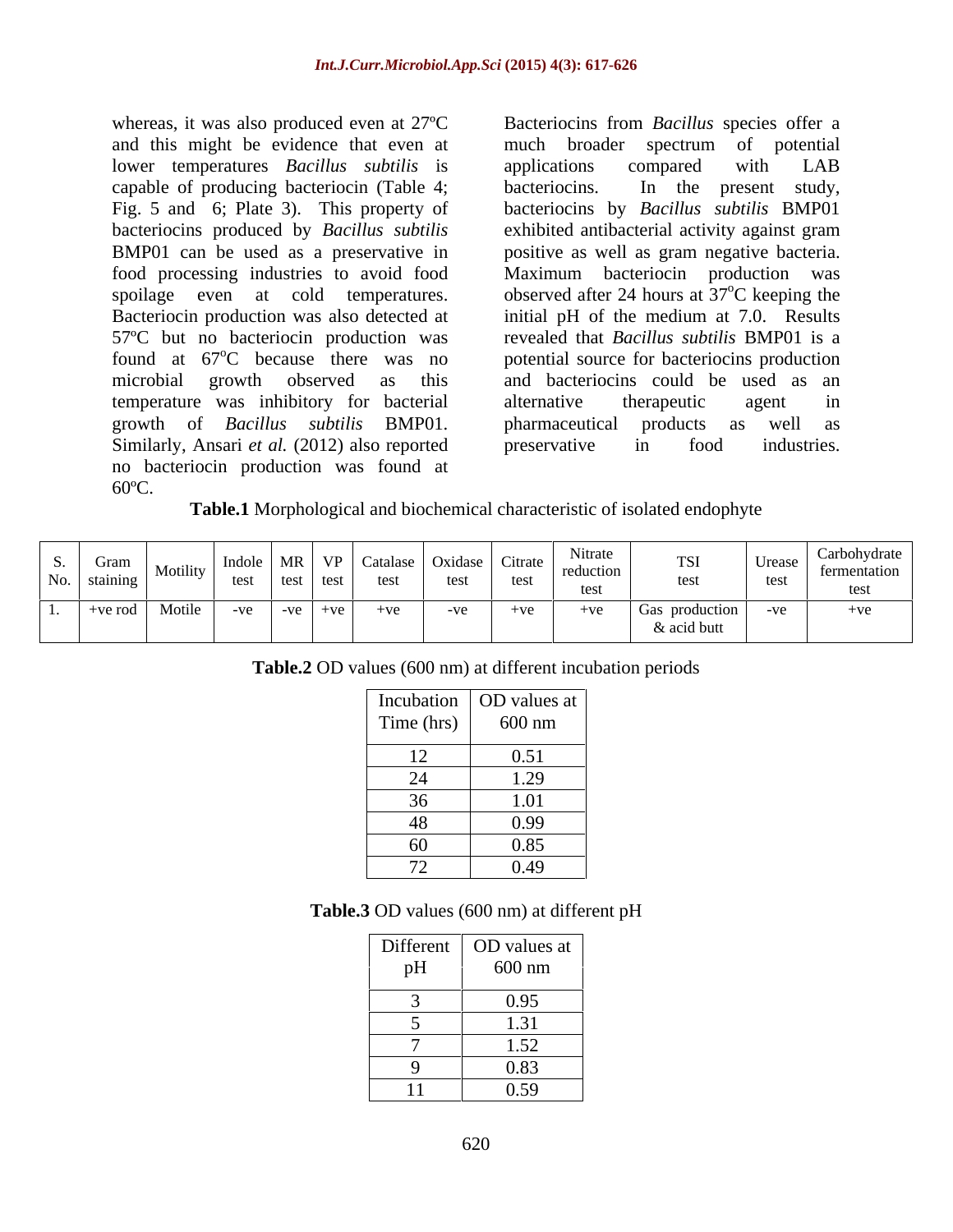#### *Int.J.Curr.Microbiol.App.Sci* **(2015) 4(3): 617-626**

| Different   | OD values at 600 nm |
|-------------|---------------------|
| Temperature |                     |
| ◡           |                     |
| $\sim$      | 1.25<br>$- -$       |
| $\sim$      | 1.2 <sub>c</sub>    |
|             | 0.86                |
|             | 0.53                |
|             | 0.27<br>$V \sim$    |

| Table.4 OD values (600 nm) a<br>.<br>at different temperature |  |
|---------------------------------------------------------------|--|
|                                                               |  |

**Fig.1** Production of bacteriocin at different incubation time (Indicator strain - *Escherichia coli*)



**Fig.2** Production of bacteriocin at different incubation time (Indicator strain - *Staphylococcus aureus*)

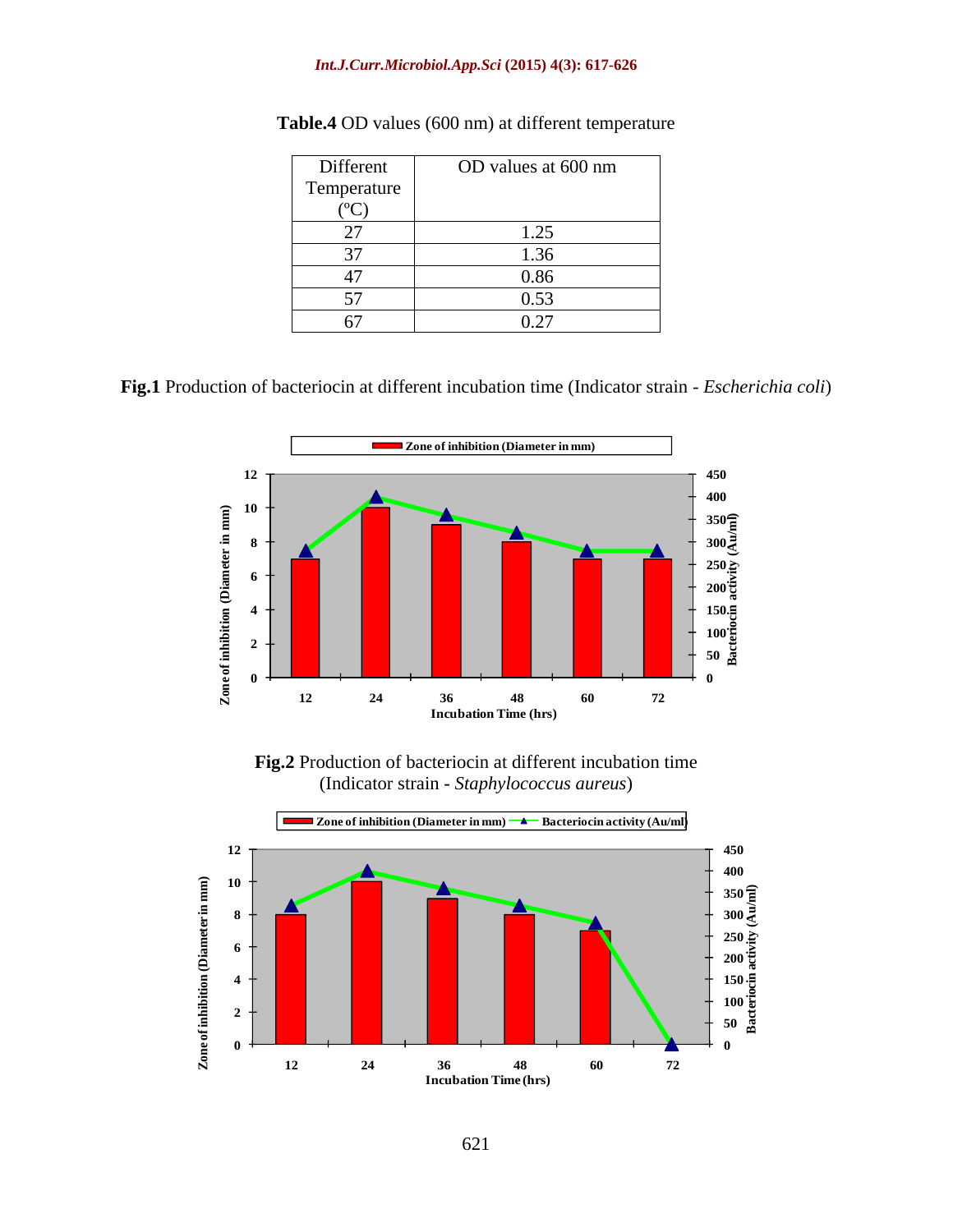

**Fig.3** Production of bacteriocin at different pH (Indicator strain - *Escherichia coli*)

**Fig.4** Production of bacteriocin at different pH (Indicator strain - *Staphylococcus aureus*)



**Fig.5** Production of bacteriocin at different temperature (ºC) (Indicator strain - *Escherichia coli*)

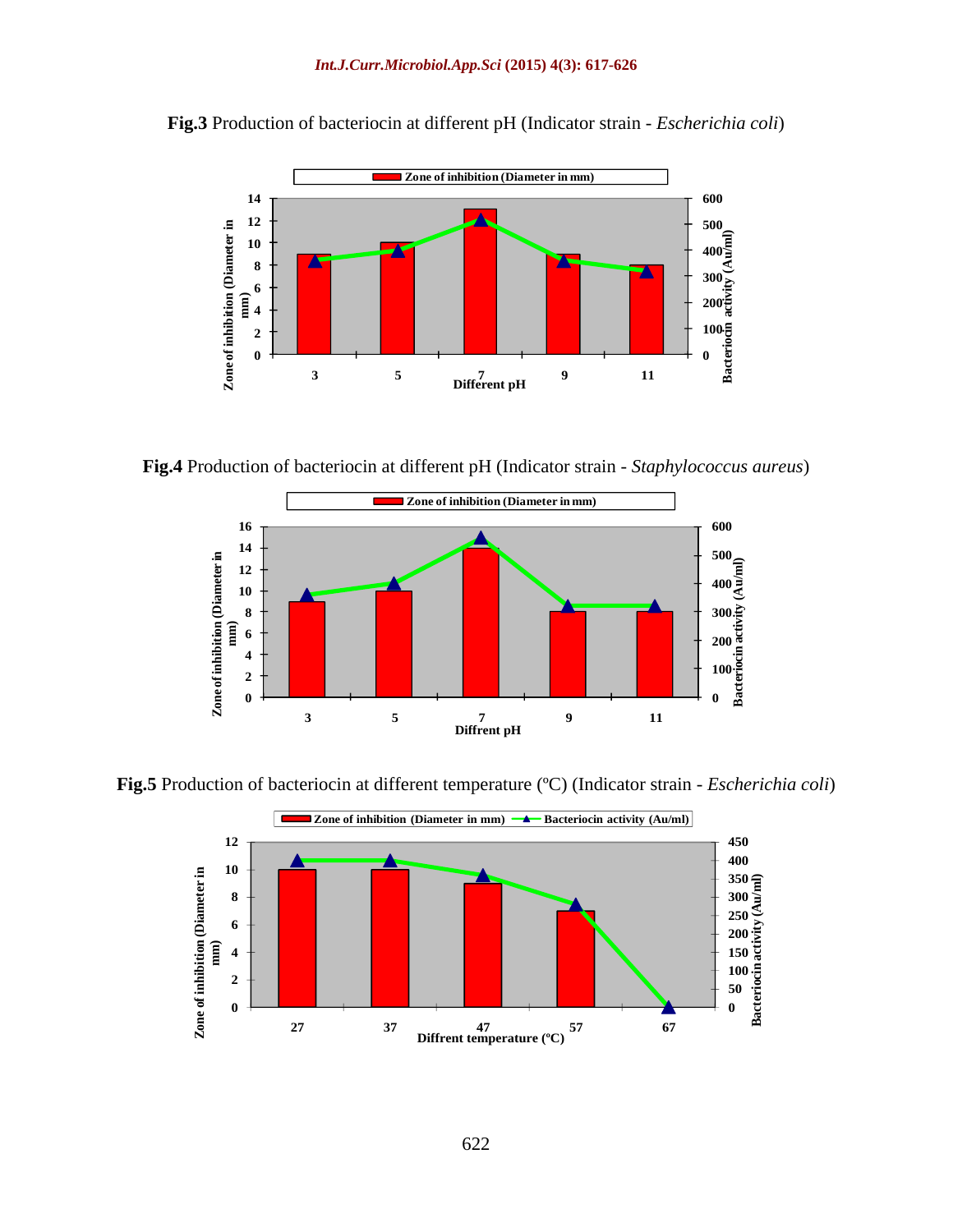**Plate.1** Effect of incubation periods on bacteriocin production by *Bacillus subtilis* BMP01



**Escherichia coli** 



**Staphylococccus aureus** 



**Escherichia coli** 



**Staphylococccus aureus** 

1-12 hrs, 2-24 hrs, 3 - 36 hrs, 4 - 48 hrs, 5-60 hrs, 6 - 72 hrs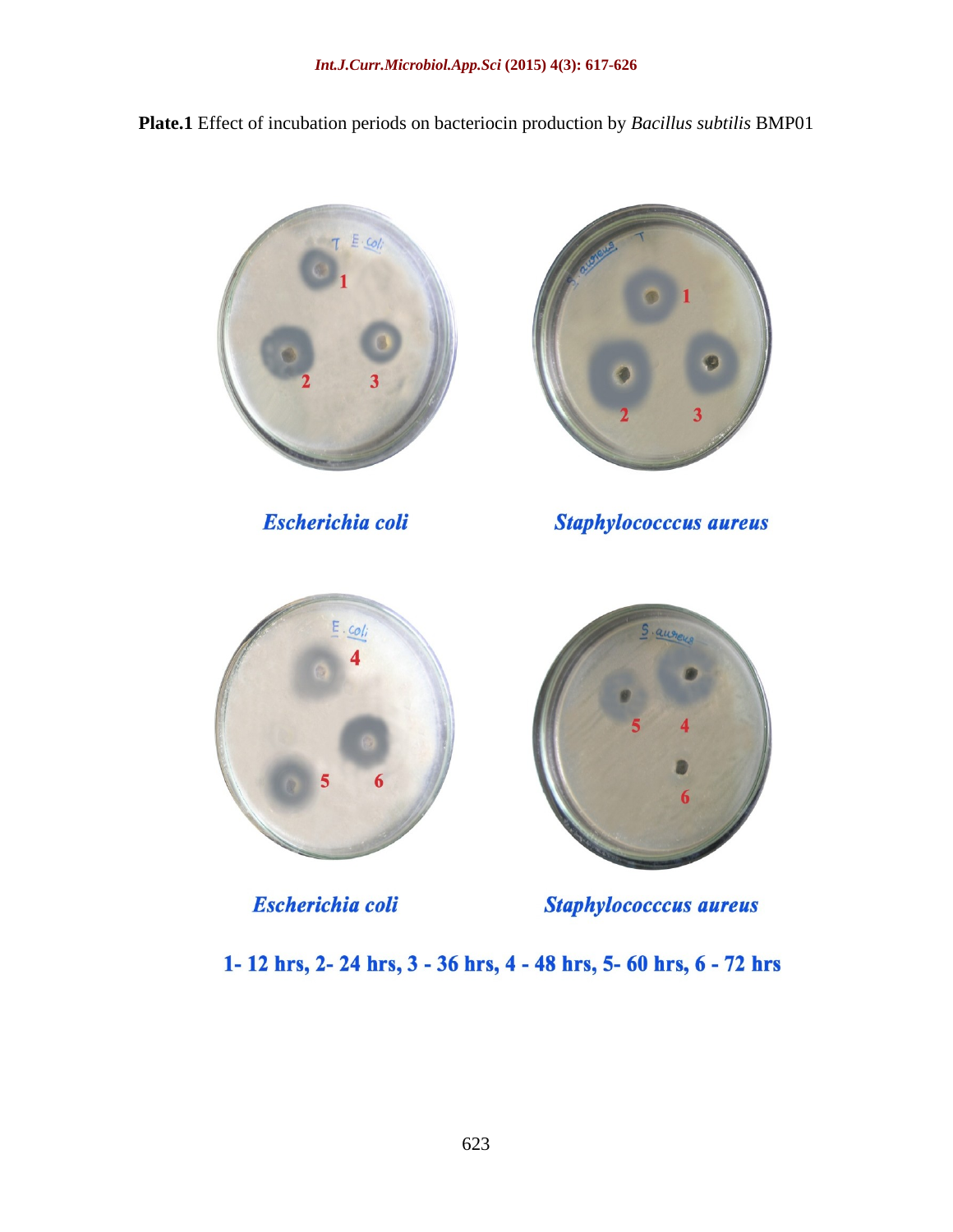



**Escherichia coli** 

**Staphylococccus aureus** 

1 - pH 3, 2 - pH 5, 3 - pH 7, 4- pH 9, 5 - pH 11

**Plate.2** Effect of temperature on bacteriocin production by *Bacillus subtilis* BMP01



**Escherichia coli** 

**Staphylococccus aureus** 

 $1 - 27$ °C,  $2 - 37$ °C,  $3 - 47$ °C,  $4 - 57$ °C,  $5 - 67$ °C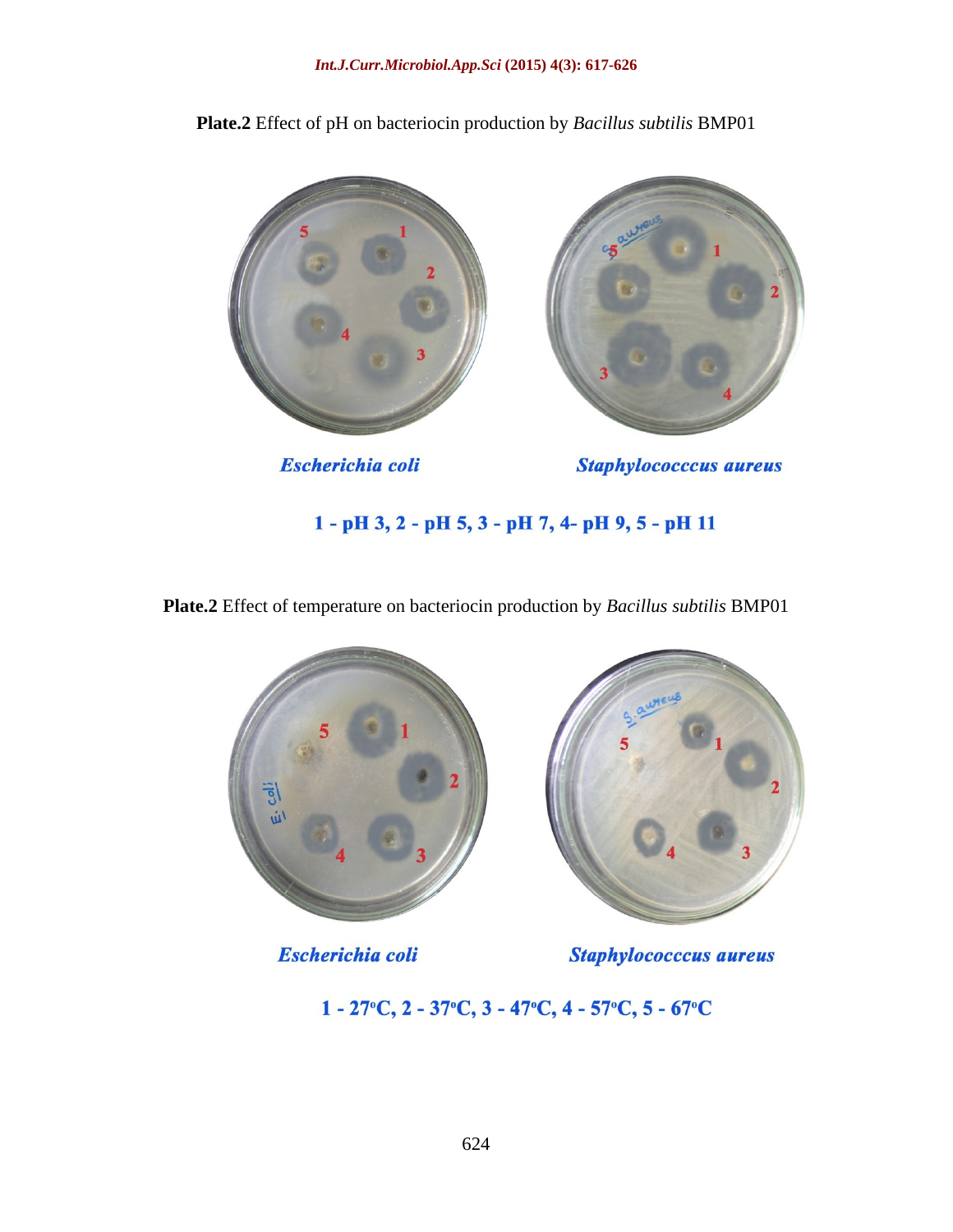

**Fig.6** Production of bacteriocin at different temperature (°C) (Indicator strain - *Staphylococcus aureus*)

- Ansari, A., Aman, A., Naveed Siddiqui, N., Iqbal, S., Ali ul Qader, S., 2012.
- Bhaskar, N., Sudeepa, E.S., Rashmi, H.N., Tamil Selvi, A., 2007. Partial
- Cascales, E., Buchanan, S.K., Duche, D., *Mol. Biol. R., 71:* 158–229. 200.
- Cleveland, J., Montville, T.J., Nes, I.F., preservation. *Int. J. Food Microbiol.,*
- Hammami, I., Rhouma, A., Jaouadi, B., Optimization and biochemical characterization of a bacteriocin

**References References** *References References References References References References References References References References References References References* from a newly isolated *Bacillus subtilis* strain 14B for bio-control of *Agrobacterium* sp. strains. *Lett. Appl. Microbiol.,* 48: 253-260.

- Bacteriocin (BAC IB17): Hosoi, T., Kiuchi, K., 2003. Natto a food Screening, isolation and production made by fermenting cooked from *Bacillus subtilis* KIBGE IB 17. *Pak. J. Pharm. Sci.,* 25(1): 195- (natto). Handbook of fermented 201. functional foods (Farnworth ER, ed), made by fermenting cooked soybeans with *Bacillus subtilis* CRC Press, Boca Raton, FL., 227 245.
- purification and characterization of Iqbal, A., 1998. Production, purification and protease of *Bacillus proteolyticus* CFR3001 isolated from fish processing waste and its antibacterial Ph.D. Thesis, University of Karachi, activities. *Bioresour. Technol.,* 98:2758 2764. characterization of bacteriocins from indigenous clinical Staphylococci. Pakistan Research Repository, Higher Education Commission, ID code 1112.
- Kleanthous, C., Lloubes, R., Postle, Jack, R.W., Tagg, J.R., Ray, B., 1995. K., Riley, M., Slatin, S., Cavard, D., 2007. Colicin biology. *Microbiol.*  bacteria. *Microbiol. Rev.,* 59: 171 Bacteriocins of Gram-positive 200.
- Chikindas, M.L., 2001. Bacteriocins: De-Felice, M., 2002. Purification and safe, natural antimicrobials for food partial characterization of bacillocin 71: 1 20. a thermophilic strain of *Bacillus*  Rebai, A., Nesme, X., 2009. Martirani, L., Varcamonti, M., Naclerio, G., 490, a novel bacteriocin produced by *licheniformis*. *Microb. Cell Factory,* 1: 1-5.